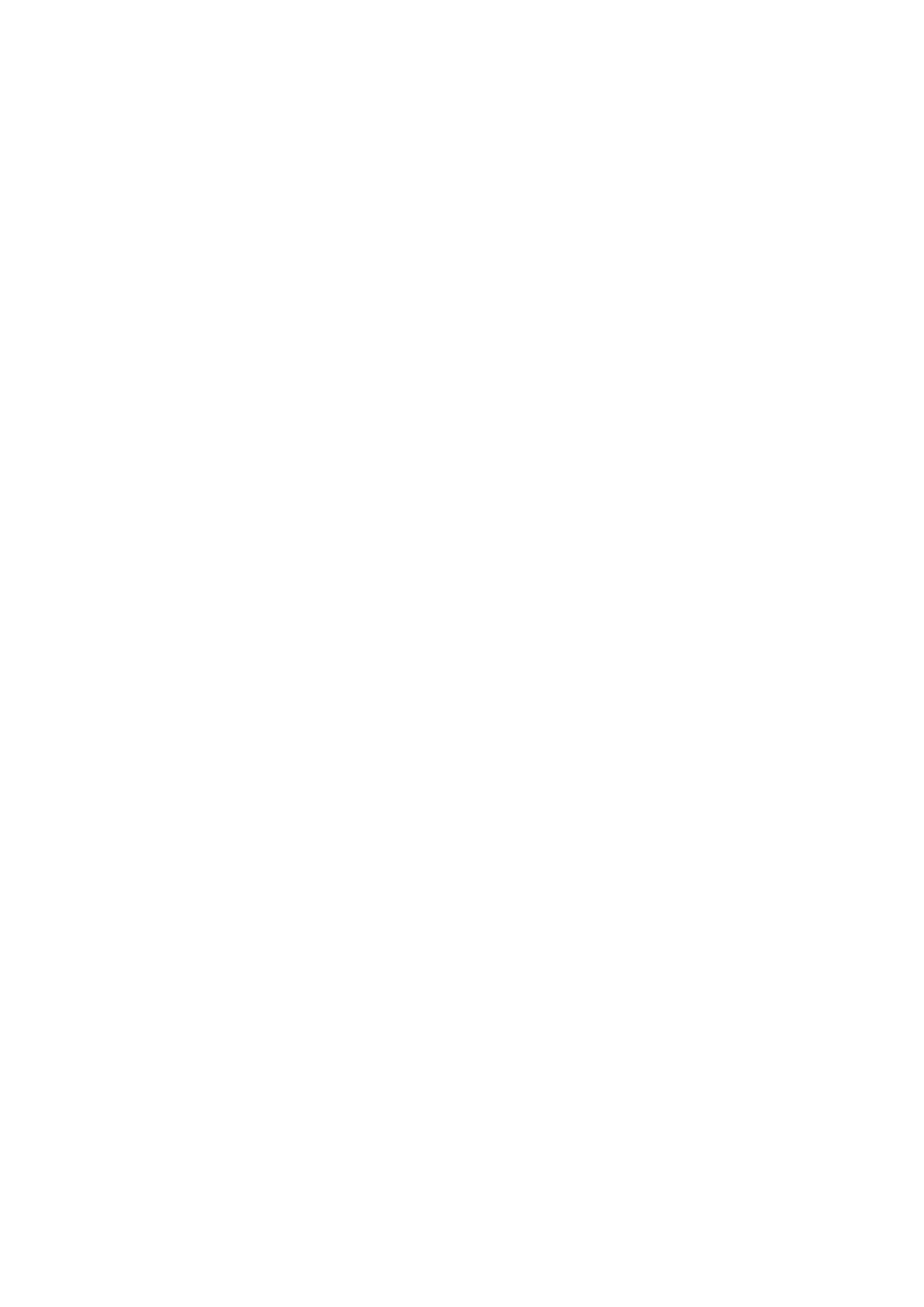## **AGENDA**

## Page Nos.

#### **Remote Meeting Details**

This meeting will be held in a remote manner in accordance with the Local Authorities and Police and Crime Panels (Coronavirus) (Flexibility of Local Authority and Police and Crime Panel Meetings) (England and Wales) Regulations 2020.

The meeting will be live streamed on the Council's social media platforms to enable access for the Press and Public.

1. Apologies for Absence

| 2.  | Declarations of Interest by Members and Officers and as to the Party Whip |             |
|-----|---------------------------------------------------------------------------|-------------|
| 3.  | Declaration of any Intentions to Record the Meeting                       |             |
| 4.  | Minutes of the meeting held on 5 February 2020                            | $5 - 8$     |
| 5.  | Annual Internal Audit Report                                              | $9 - 34$    |
| 6.  | Treasury Management Outturn Report 2019/20                                | $35 - 41$   |
| 7.  | Annual External Audit Strategy Memorandum 2019/20                         | $42 - 61$   |
| 8.  | <b>Audited Draft Statement of Accounts</b>                                | $62 - 152$  |
| 9.  | External Auditors' Annual Audit Completion Report                         | $153 - 178$ |
| 10. | Audit & Accounts Committee Annual Report                                  | 179 - 184   |
| 11. | Internal Audit Progress Report                                            | 185 - 217   |
| 12. | <b>Fraud Risk Assessment</b>                                              | $218 - 251$ |
| 13. | Counter-Fraud Activities from 1 November 2019 to 31 August 2020           | 252 - 254   |
| 14. | Urgency Item taken during Covid-19                                        | $255 - 271$ |
| 15. | Audit Committee Work Plan                                                 | $272 - 275$ |

# 16. Exclusion of the Press and Public

To consider resolving that, under section 100A (4) of the Local Government Act 1972, the public be excluded from the meeting for the following items of business on the grounds that they involve the likely disclosure of exempt information as defined in Part 1 of Schedule 12A of the Act.